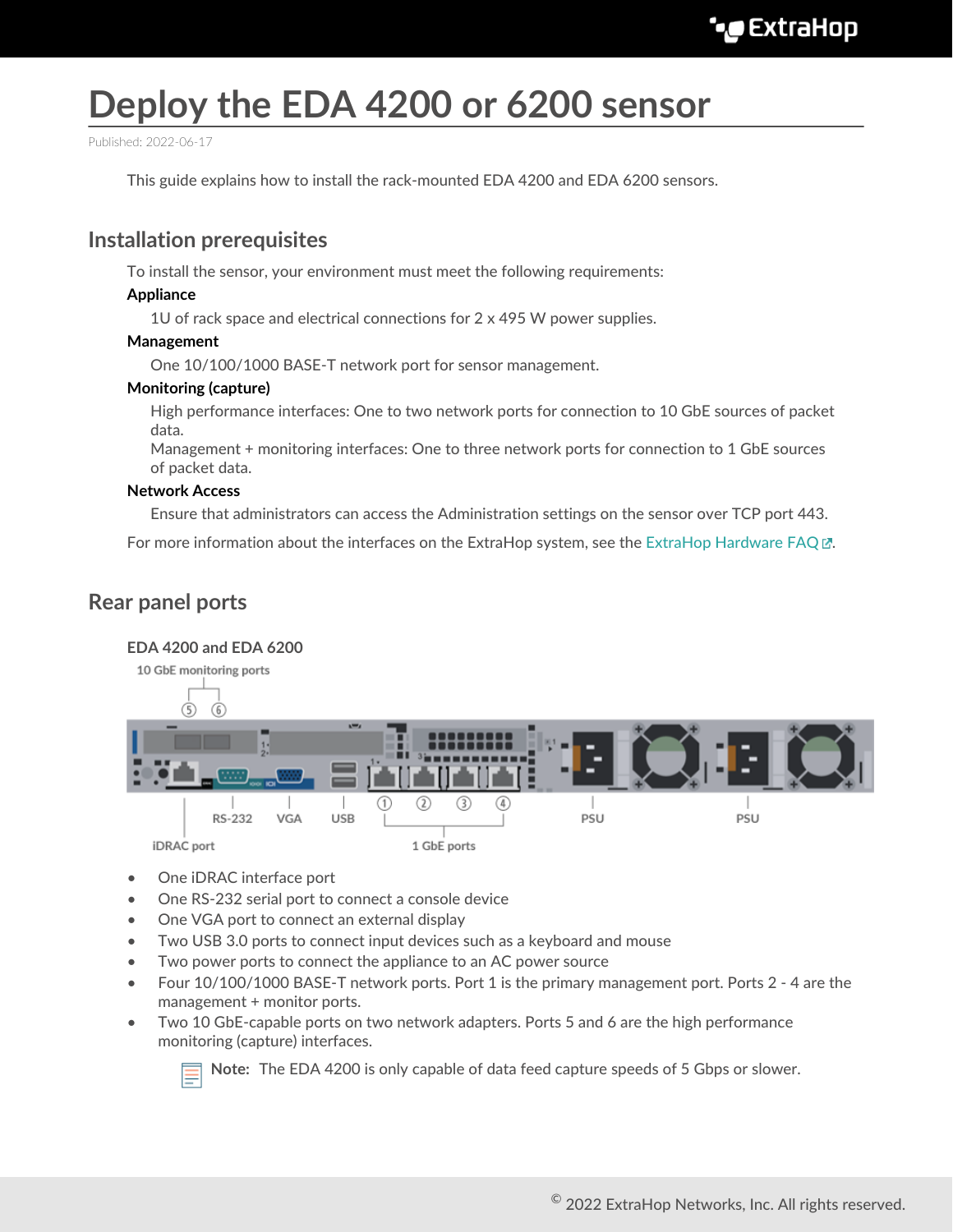# **Supported packet source connectivity**

The EDA 4200 and EDA 6200 can accept packets through monitoring ports 2 through 6. The ports can be connected according to the tables below.

| Connector                                                                       | <b>Peer Connector for</b><br><b>Packet Source</b> | <b>Customer-Supplied</b><br>Cabling | <b>Supported Operating</b><br><b>Speeds</b> |
|---------------------------------------------------------------------------------|---------------------------------------------------|-------------------------------------|---------------------------------------------|
| <b>Transceiver-based Connectivity</b>                                           |                                                   |                                     |                                             |
| 10 $G$ bE SFP $+$ SR<br>transceiver                                             | 10 $G$ bE SFP+ SR<br>transceiver                  | Multi-mode fiber                    | 10 Gbps                                     |
|                                                                                 |                                                   | LC connectors                       |                                             |
| <b>Direct Attach Connectivity</b>                                               |                                                   |                                     |                                             |
| Customer-supplied SFP+ DAC cable, such as the Mellanox MC3309130-xxx<br>series. |                                                   |                                     | 10 Gbps                                     |
| Customer-supplied RJ45 Ethernet cable.                                          |                                                   |                                     | 1 Gbps                                      |

## **Set up the sensor**

1. Rack mount the sensor.

Install the sensor in your data center with the included rack-mounting kit. The mounting kit supports most four-post racks with either round or square holes.

Orient the hardware to ensure proper airflow. The cold air intake is through the front of the sensor.

2. Connect port 1 to your management network.

The EDA 4200 and EDA 6200 sensors have four 10/100/1000 BASE-T network ports. With a network patch cable, connect the management port on the sensor to your management network. Port 1 is the default management port.

3. Connect the monitoring port.

**Important:** If your deployment includes a console, the following workflow ensures the best performance for initial device synchronization. First, connect all sensors to the console, then configure network traffic forwarding to the sensors.

With the appropriate network cable, connect a monitor port on the sensor to a network tap or mirror port on the switch.



**Note:** The link lights on the monitoring interface ports do not illuminate until you register the ExtraHop sensor, recordstore, or packetstore with your product key.

4. Optional: Connect the iDRAC port.

To enable remote management of the sensor, connect your management network to the iDRAC port with a network patch cable.

5. Install the front bezel.

You must install the front bezel if you want to configure the sensor through the LCD display.

Insert the USB connector on the right side of the bezel into the USB port on the front of the sensor. Press and hold the release button on the left end of the bezel and push the bezel flush with the sensor until it snaps into place.

6. Connect the power cords.

Connect the two supplied power cords to the power supplies on the back of the sensor, and then plug the cords into a power outlet. If the sensor does not power on automatically, press the power button



 $\bigcup$  on the front-right of the sensor.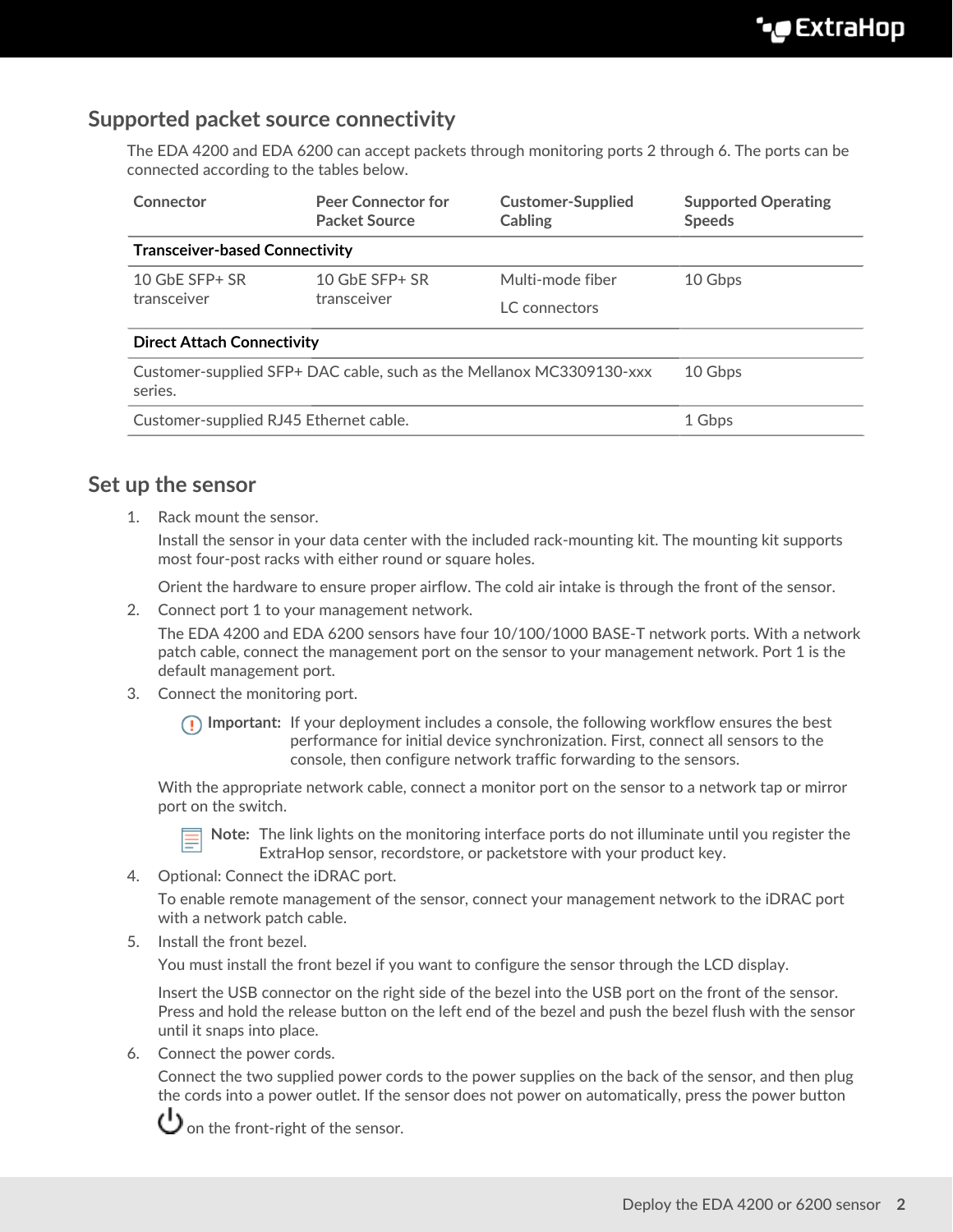# **Configure the management IP address**

DHCP is enabled by default on the ExtraHop system. When you power on the system, interface 1 attempts to acquire an IP address through DHCP. If successful, the IP address appears on the home screen of the LCD.

If your network does not support DHCP, you can configure a static IP address through the LCD menu on the front panel or through the command-line interface (CLI).

**Important:** For deployments that include a sensor that is connected to an ECA VM console, we strongly recommend configuring a unique hostname  $\mathbb E$ . If the IP address on the sensor is changed, the console can re-establish connection easily to the sensor by hostname.

## **Configure a static IP address through the LCD**

Complete the following steps to manually configure an IP address through the front bezel LCD controls.

- 1. Make sure that the default management interface is connected to the network and the link status is active.
- 2. Press the select button (#) to begin.
- 3. Press the down arrow button to select Network, and then press the select button.
- 4. Press the down arrow to DHCP and then press the select button.
- 5. Press the down arrow to select  $N_{\text{O}}$ , and then press the select button to disable DHCP.
- 6. Press the down arrow to select Set static IP, and then press the select button.
- 7. Press the left or right arrows to select the first digit to change, and then press the up or down arrows to change the digit to the desired number. Repeat this step for each digit you need to change. After you configure the desired IP address, press the select button.
- 8. On the Network mask screen, press the left or right arrows to select the first digit to change, and then press the up or down arrows to change the digit to the desired number. Repeat this step for each digit you need to change. After you configure the desired network mask, press the select button.
- 9. On the Default gateway screen, press the left or right arrows to select the first digit to change, and then press the up or down arrows to change the digit to the desired number. Repeat this step for each digit you need to change. After you configure the desired default gateway, press the select button.
- 10. Confirm your modified network settings on the Settings saved screen, and then press any button to return to the Network Menu.
- 11. Press the down arrow and scroll to Set DNS servers, and then press the select button.
- 12. Press the left or right arrows on the DNS1 screen to select the first digit to change, and then press the up or down arrows to change the digit to the desired number. Repeat this step for each digit you need to change, and then press the select button to continue to the DNS2 screen.
- 13. Configure a second DNS server.
- 14. Confirm the DNS settings on the Settings saved screen, and then press any button to return to the Network Menu.
- 15. Press the down arrow twice until  $\leftarrow$  Back appears, and then press the select button.
- 16. Press the down arrow twice to select iDRAC. Configure the iDRAC DHCP, IP, mask, gateway, and DNS in the same manner as the IP address.
- 17. Press the X button to return to the main menu.

### **Configure an IP address through the CLI**

You can access the CLI by connecting a USB keyboard and SVGA monitor to the appliance or through an RS-232 serial (null modem) cable and a terminal emulator program. Set the terminal emulator to 115200 baud with 8 data bits, no parity, 1 stop bit (8N1), and hardware flow control disabled.

1. Establish a connection to the ExtraHop system.